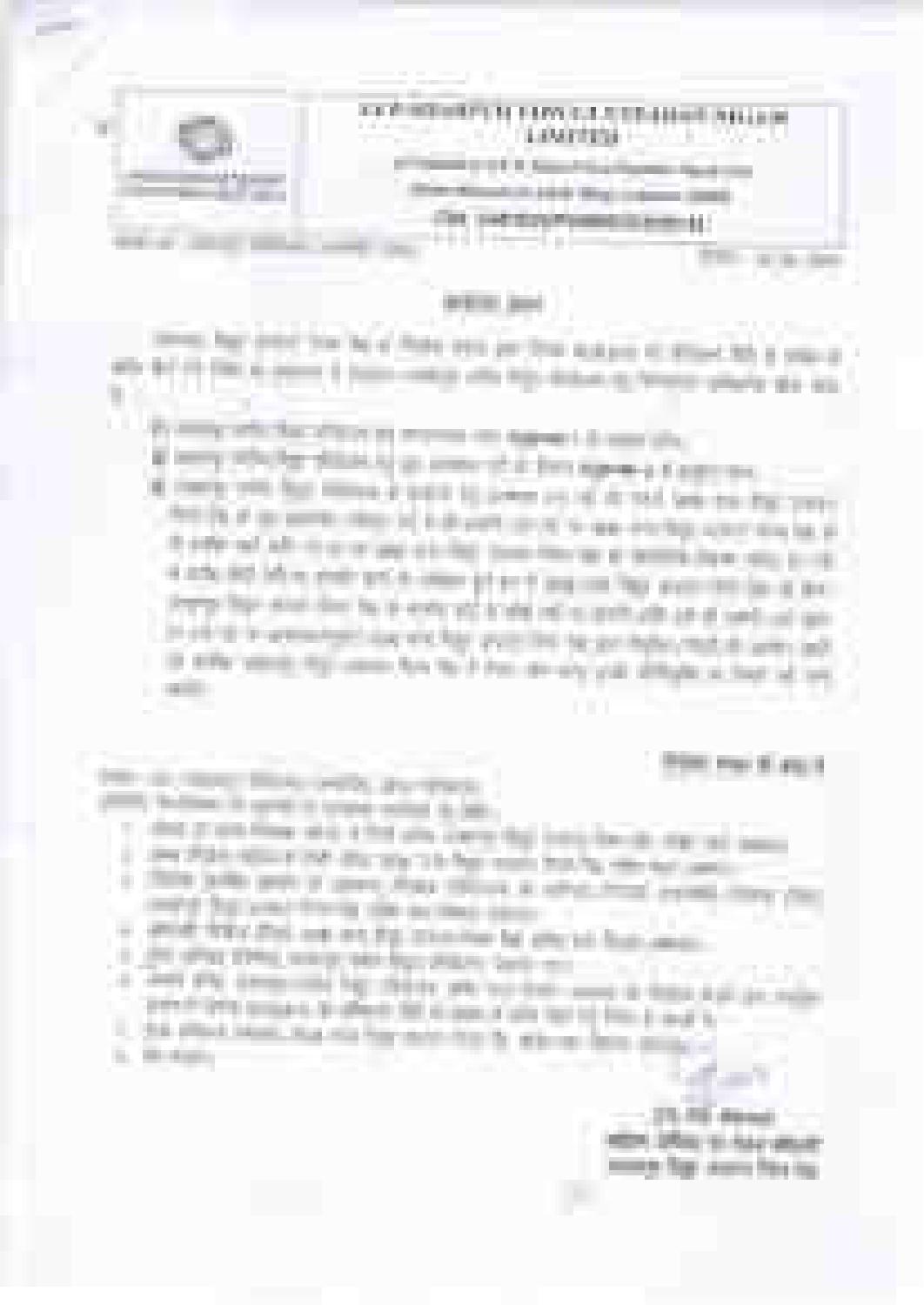| <b>STANDARD COMPANY</b><br>m      |                              | <b>Service</b>   | <b>TELEVISION</b>             |
|-----------------------------------|------------------------------|------------------|-------------------------------|
|                                   | a                            | u.               |                               |
| a.                                | a                            | ÷<br>٠           | U,                            |
| <b>SELLER</b>                     | - 8 -                        |                  | ш                             |
| ę,<br>m.                          |                              |                  |                               |
|                                   |                              | a.               |                               |
| ×<br>. .                          | τ                            | m                |                               |
| يرز                               |                              | ž                |                               |
| <b>Thermost</b>                   |                              | ī.               |                               |
|                                   |                              |                  |                               |
| <b>Service</b><br>. .<br>w        |                              | <b>STEP</b>      |                               |
| m                                 | - - -                        | o.<br>s.         |                               |
|                                   |                              | a.<br>٠          |                               |
|                                   | m                            |                  | L<br>Ŷ                        |
| ▦                                 |                              | m.               |                               |
| g.<br><b>12.73</b>                | H                            | g.               |                               |
| a a                               |                              | m.               | ļ<br>t                        |
| m                                 | m                            |                  | w                             |
| w.<br>a.                          | ņг,<br>a.                    | a.<br>T.<br>u    | I,<br>٠<br>H                  |
|                                   | ۳                            | m.<br>н          | - -<br>шē                     |
| đ,                                | щ                            | <b>SELL</b>      | T<br>î<br>٠                   |
|                                   |                              |                  | ٠                             |
| <b>IN THE</b>                     | ×                            |                  | ŧ<br>a.                       |
| m<br>- 11                         |                              | ٠                | a,<br>l                       |
|                                   |                              | m.               | ŝ                             |
| . .                               |                              |                  |                               |
|                                   |                              | H.               |                               |
|                                   | T                            |                  |                               |
| .                                 |                              | <b>TER</b>       |                               |
| <b>START</b><br>w                 |                              | ۰<br>a.          |                               |
| шú<br><b>STAR</b><br>ì.           |                              | m.<br>m          | ÷.                            |
| t.<br>an a                        | ī                            | IT.              | ۵<br>ŧ                        |
|                                   | ÷.                           | g.<br>-          | ŧ<br>m<br>                    |
| <b>STERN</b><br>ш                 |                              | <b>SIM</b><br>-- | ۰<br>ı                        |
| п                                 | п                            | tа               |                               |
| <b>M. M. H.</b><br>٦              |                              |                  | l                             |
| m                                 | n.<br>m.                     | ٠<br>-           |                               |
|                                   |                              |                  |                               |
|                                   | ٠.<br>$\bigoplus$<br>a.<br>ë | m.               |                               |
| <b>Contract</b><br>. .            | I                            | m.               |                               |
| <b>TANKS</b>                      |                              | E,               | a na                          |
| u.                                | H                            | a.               | 1<br>i.                       |
| ÷<br>$\blacklozenge$              |                              | œ                | I                             |
| <b>COLOR</b><br><b>COLLECTION</b> | щ                            | ۰                |                               |
| <b>The Contract</b>               | J<br>ЦU.                     | ţ<br>×           | jυ,<br>. .<br>ı<br>. .<br>. . |
| arm in<br>÷                       |                              |                  |                               |
| <b>City is my</b>                 | will                         | ۰<br>1           | J<br>e f                      |

Пf

k.

 $\bigoplus$ 

o k

si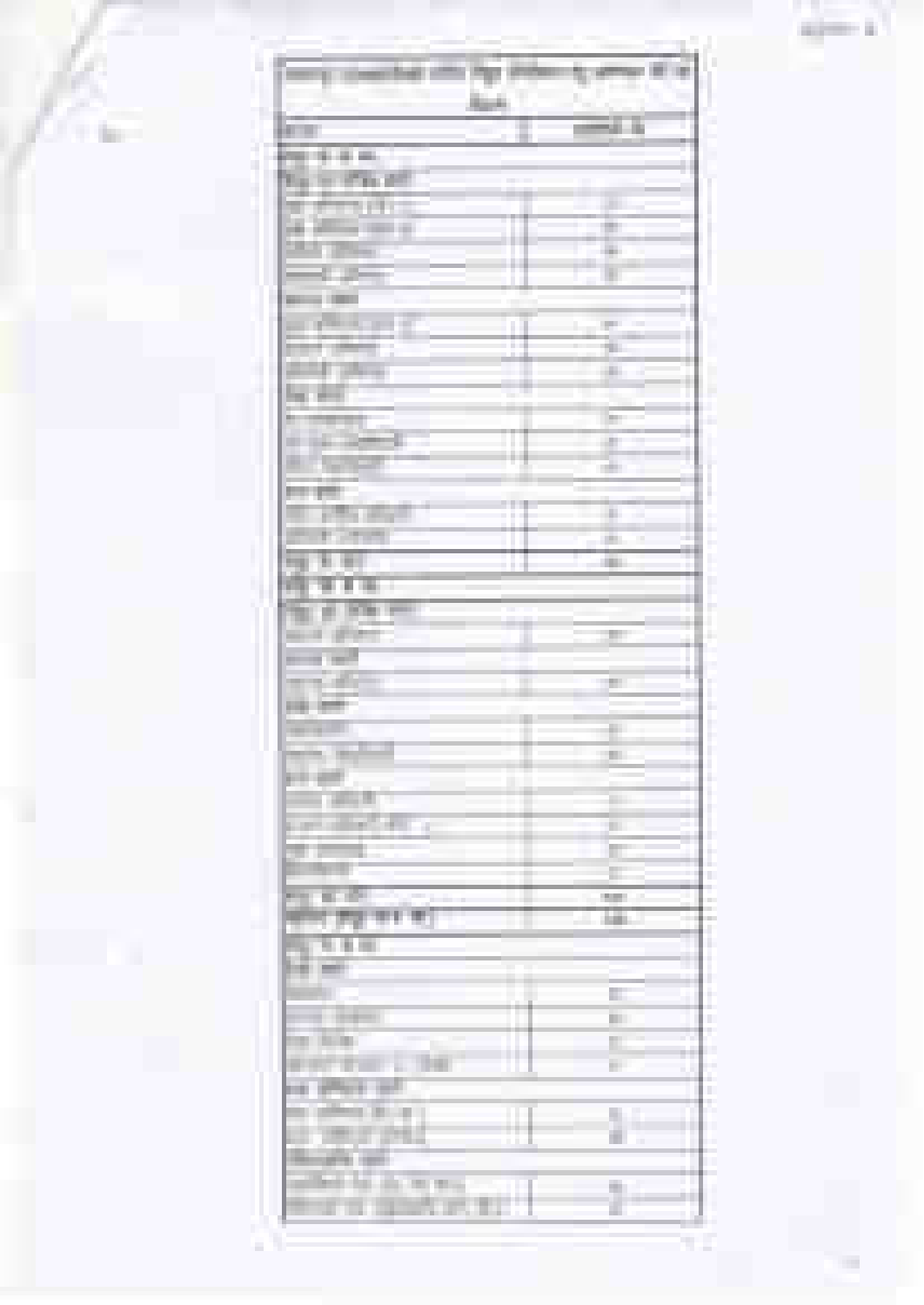ł

| . .<br>٠<br>ūн.                        | ₩<br>ы<br>h.<br>ă,<br>÷<br>t.                      |
|----------------------------------------|----------------------------------------------------|
| H.<br>٠                                | Ŧ,<br>j.<br>ı<br>F                                 |
| m<br>m<br>×                            |                                                    |
|                                        | a a<br><b>THE</b>                                  |
| m<br>ä<br>$-100000$                    | 48<br><b>ALC</b>                                   |
| ж<br>٠<br>в<br>۰<br><b>Little</b><br>٠ | <b>Color</b>                                       |
| m                                      | . .<br>$-100$                                      |
| ٠                                      | <b>1999</b><br>L.                                  |
| ٠                                      | E Li<br><b>COL</b><br><b>British</b>               |
|                                        |                                                    |
| <b>ALC</b>                             | Ţ.<br>m<br>- 2                                     |
| <b>STATISTICS</b><br>m<br>a ser        | P. C<br>a.<br>.                                    |
|                                        |                                                    |
| - 88<br>ш                              | <b>The Co</b><br>t.<br>a.                          |
| -82                                    | t.                                                 |
| e a                                    | m<br>in and<br>n.                                  |
| . .<br>w                               | and in<br>i.<br>m<br>a.                            |
| --<br>m<br>I                           | m                                                  |
| <b>SHOP</b>                            | s.<br>Ħ<br>n<br>٩<br>٠                             |
| ۰<br>. .<br>۰                          | ÷<br>n<br>.                                        |
| m                                      | ÷<br>and a<br>ш<br>.<br>÷                          |
| <b>ST</b><br>۰<br>m                    | n.<br>18<br>ī,                                     |
| m<br>۰<br>jщ,                          | Ï<br>- 1<br><b>Allen</b><br>.<br>m                 |
|                                        | 6.10<br>u n<br>and the con-<br>×                   |
| a shekara<br>Т<br>-981                 | 99<br>Ħ,<br><b>ART</b><br>u                        |
| 13<br>. .<br>н<br>m                    |                                                    |
| n an                                   | m                                                  |
| u.<br><b>COL</b><br>1                  | 55<br>and the con-<br>.                            |
|                                        | TT.<br>H.<br><b>STEP</b>                           |
| - 19<br><b>ALCOHOL:</b><br>m.<br>в     | щ                                                  |
| u                                      | ÷.<br>$\mathcal{L}^{\mathcal{L}}$<br>m.<br>T,<br>ш |
| b.                                     | - 11<br>Ŧ<br><b>College</b><br>ŧ                   |
| 世界<br>ti.<br>ш                         | Ë<br>ш<br>ı<br>T.<br>a.                            |
| H<br>in.<br>an.                        | I<br>a.                                            |
|                                        | œ.                                                 |
| ч.<br>УD.                              | <br>×                                              |
| ш<br>E<br>a.<br>Ŧ                      | 3 H<br><br>79<br>m<br>œ.                           |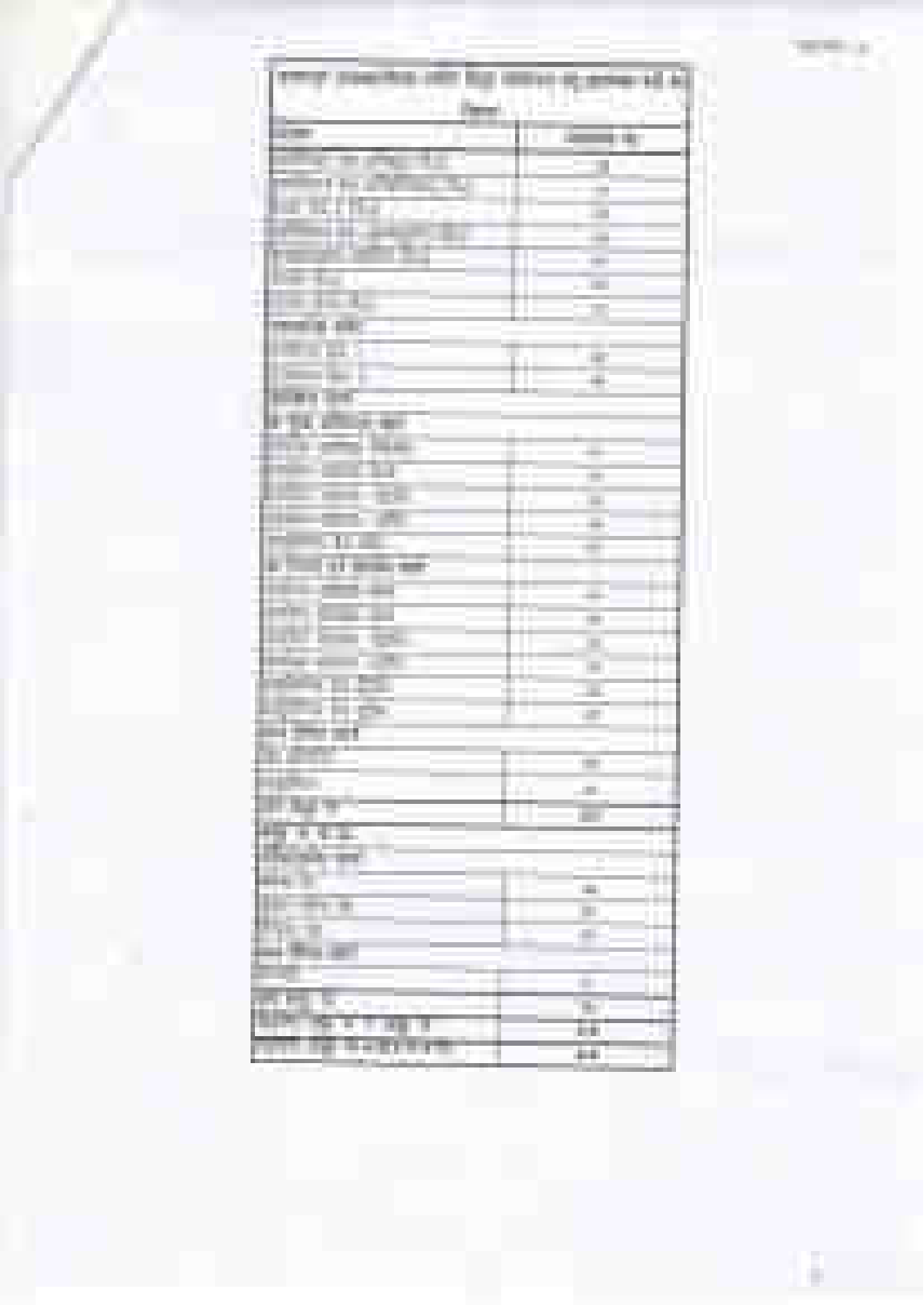**Proposed Structure and Staffing Pattern**

## JAWAHARPUR THERMAL POWER STATION TOTAL CAPACITY-1320 MW (2X660 MW)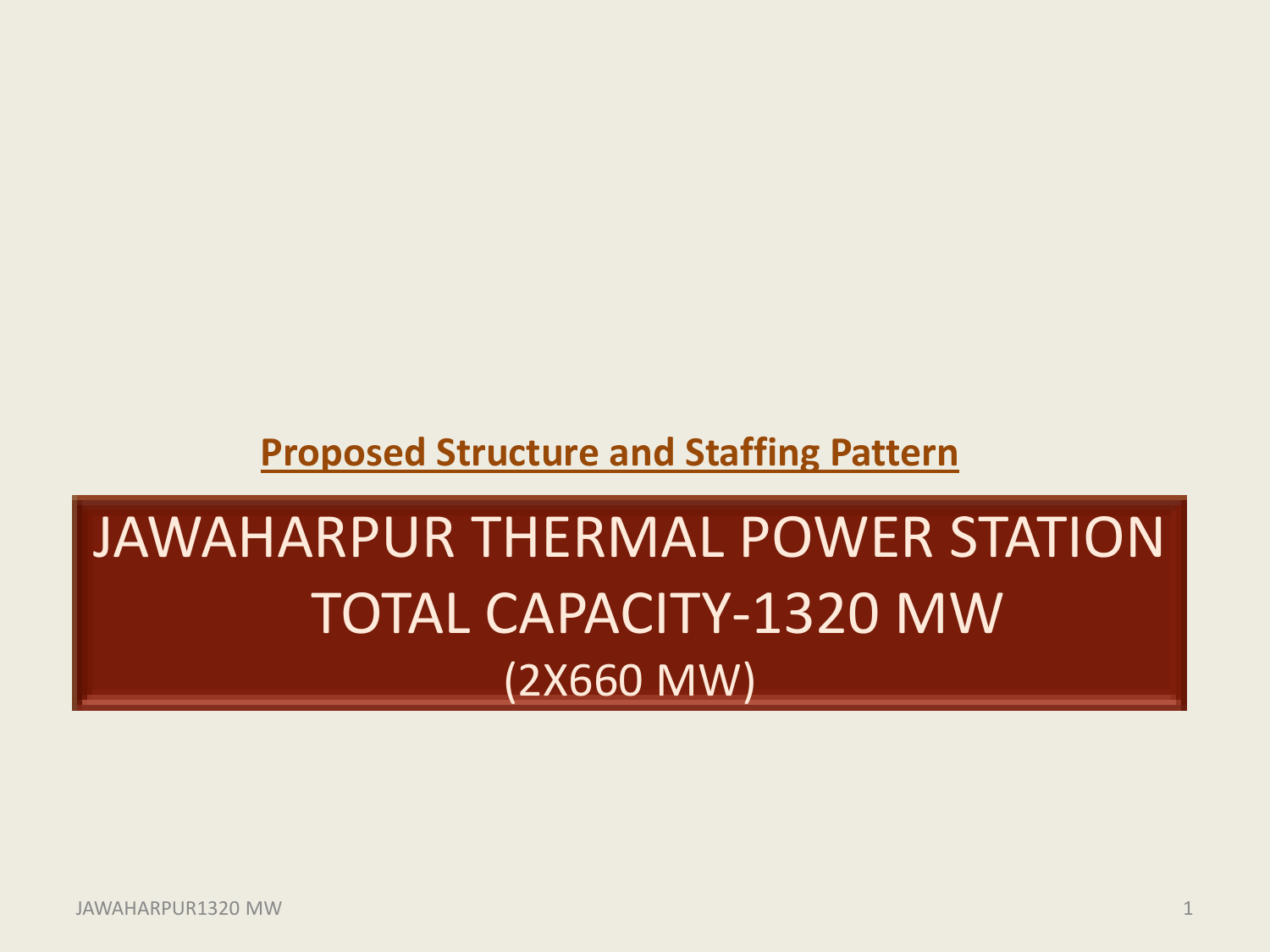### Jawaharpur Structure Overview

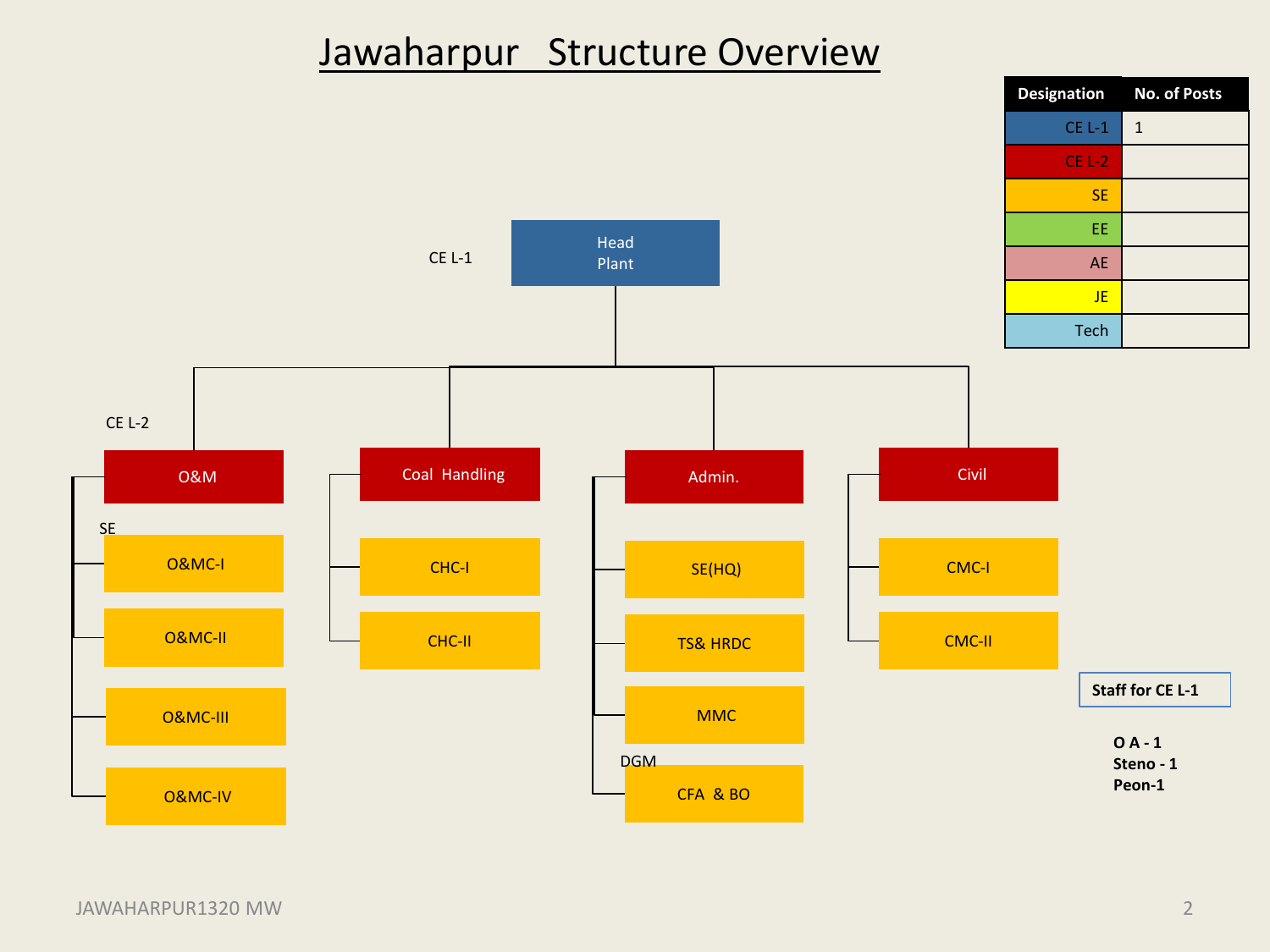

**Designation No. of Posts**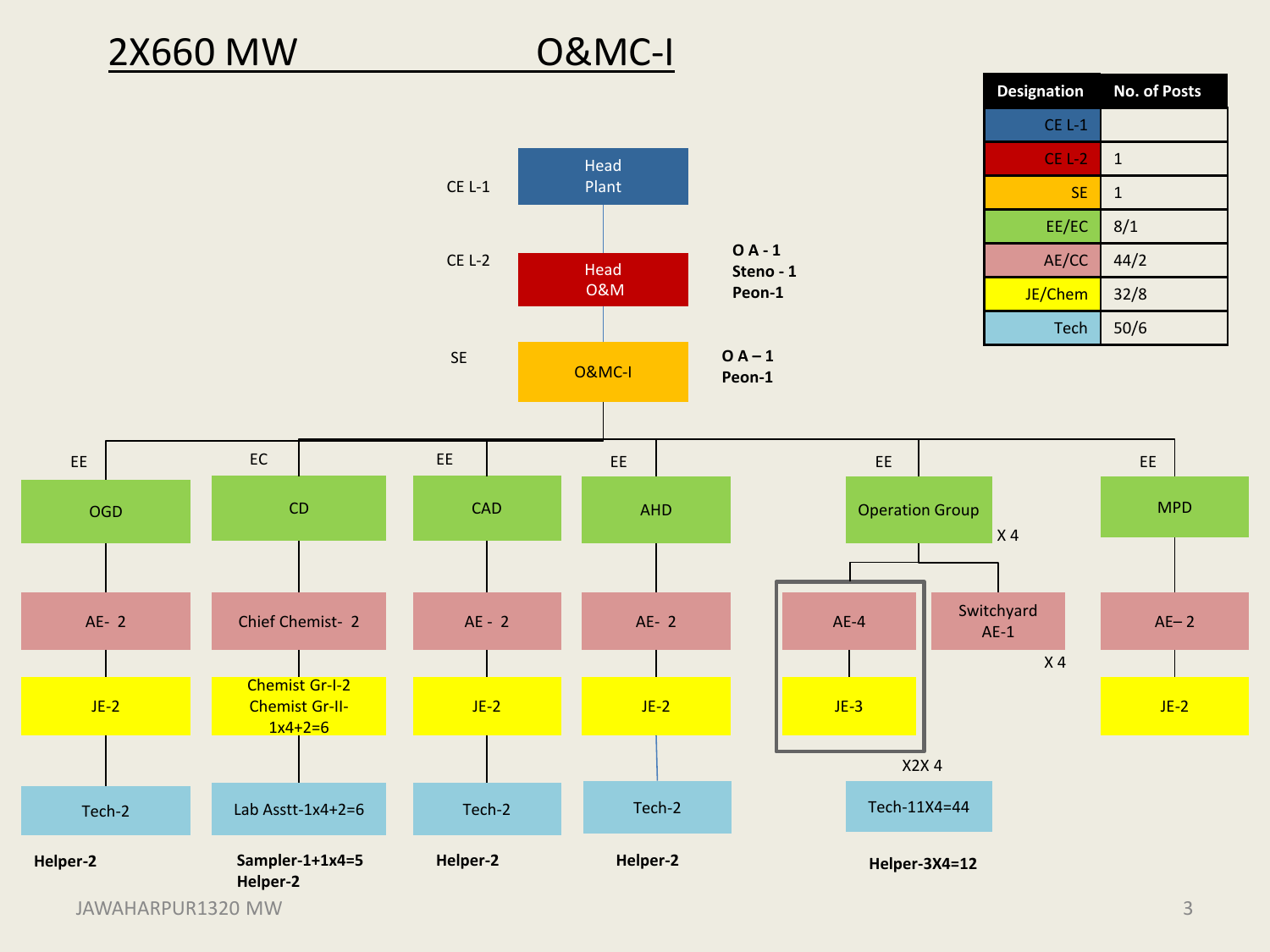

**Designation No. of Posts**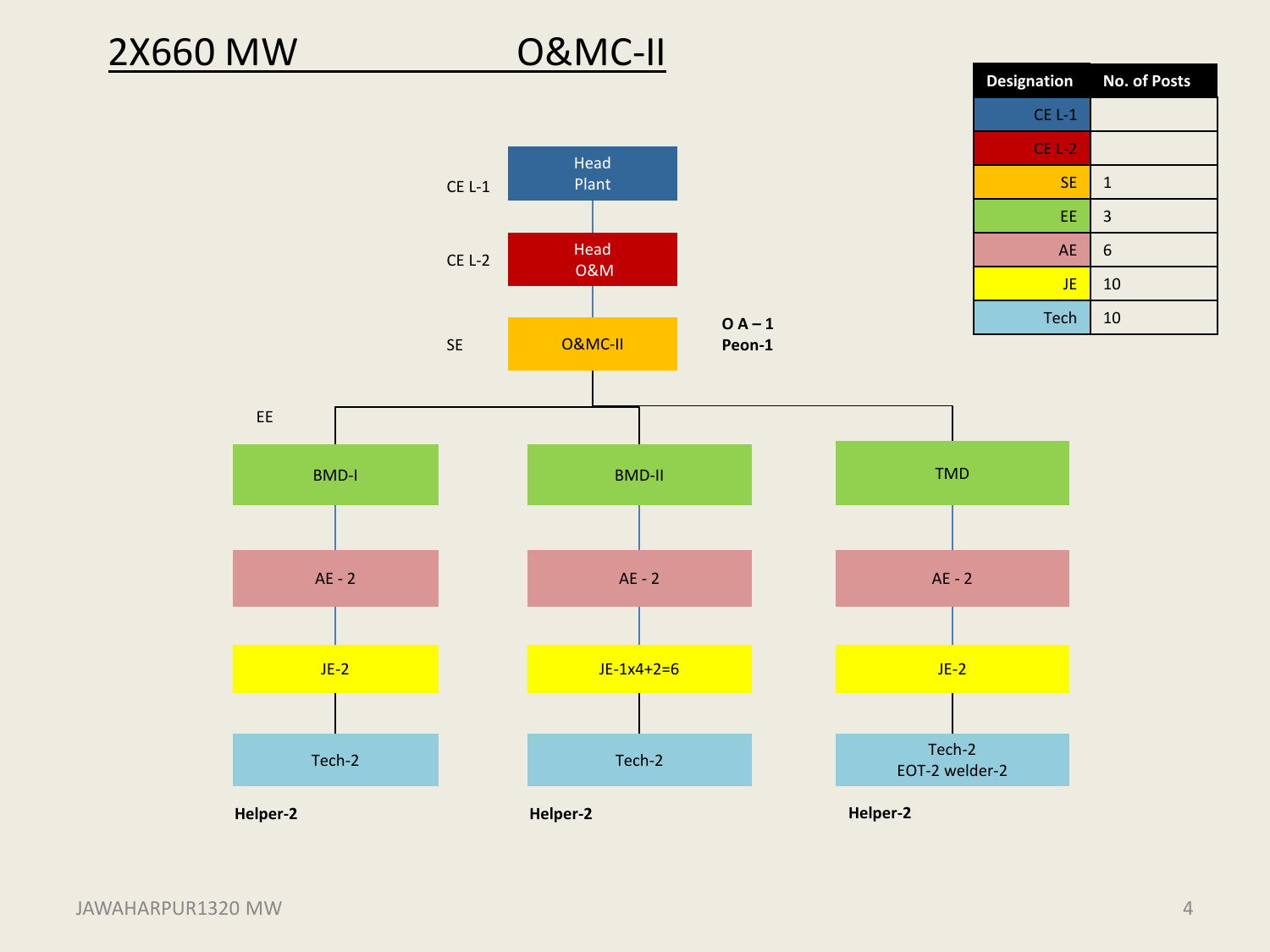

| <b>Designation</b> No. of Posts |                |
|---------------------------------|----------------|
| $CEL-1$                         |                |
| $CE$ $L-2$                      |                |
| <b>SE</b>                       | $\mathbf{1}$   |
| ΕE                              | $\overline{2}$ |
| <b>AE</b>                       | 8              |
| JE                              | 8              |
| <b>Tech</b>                     | 12             |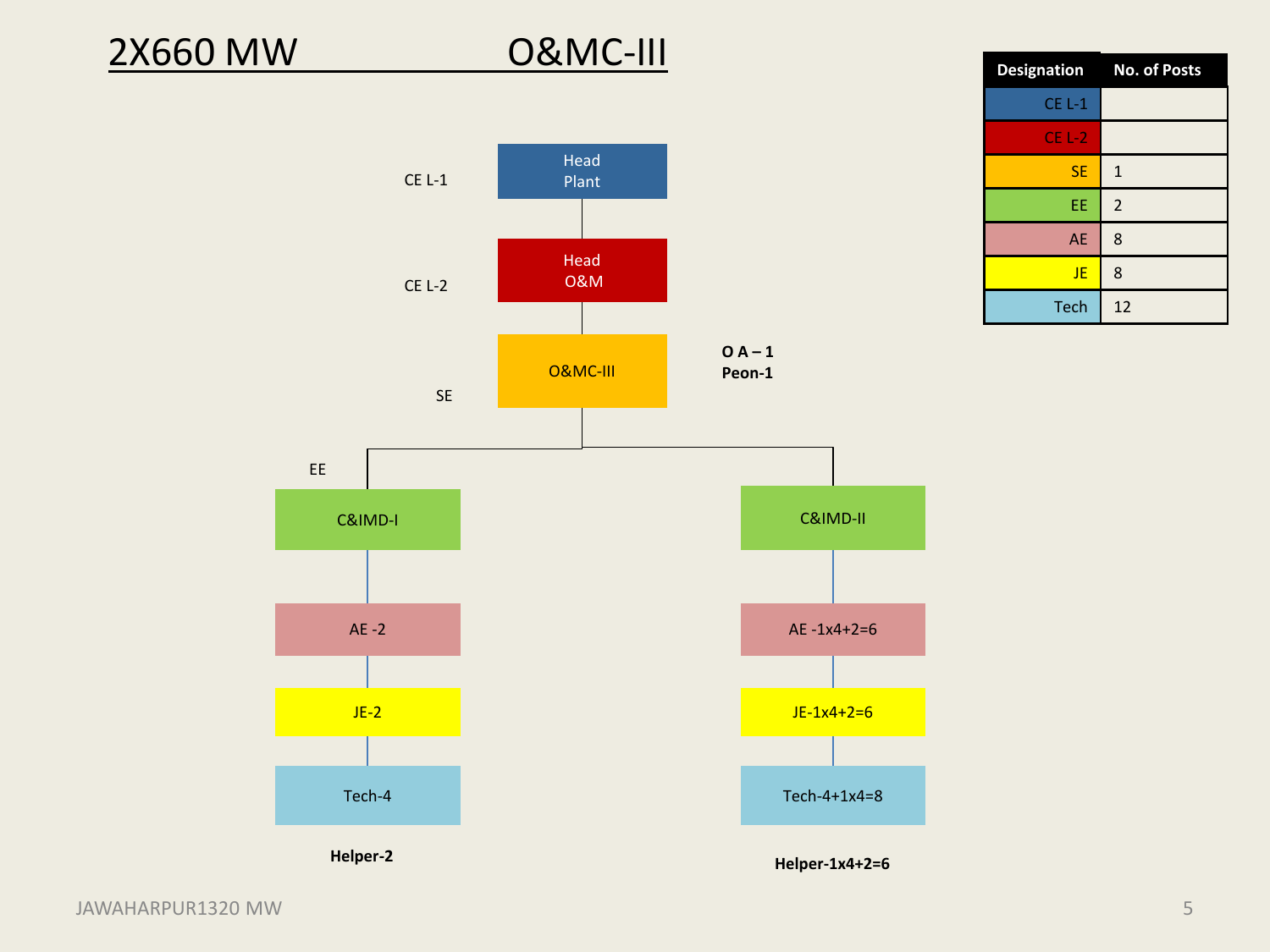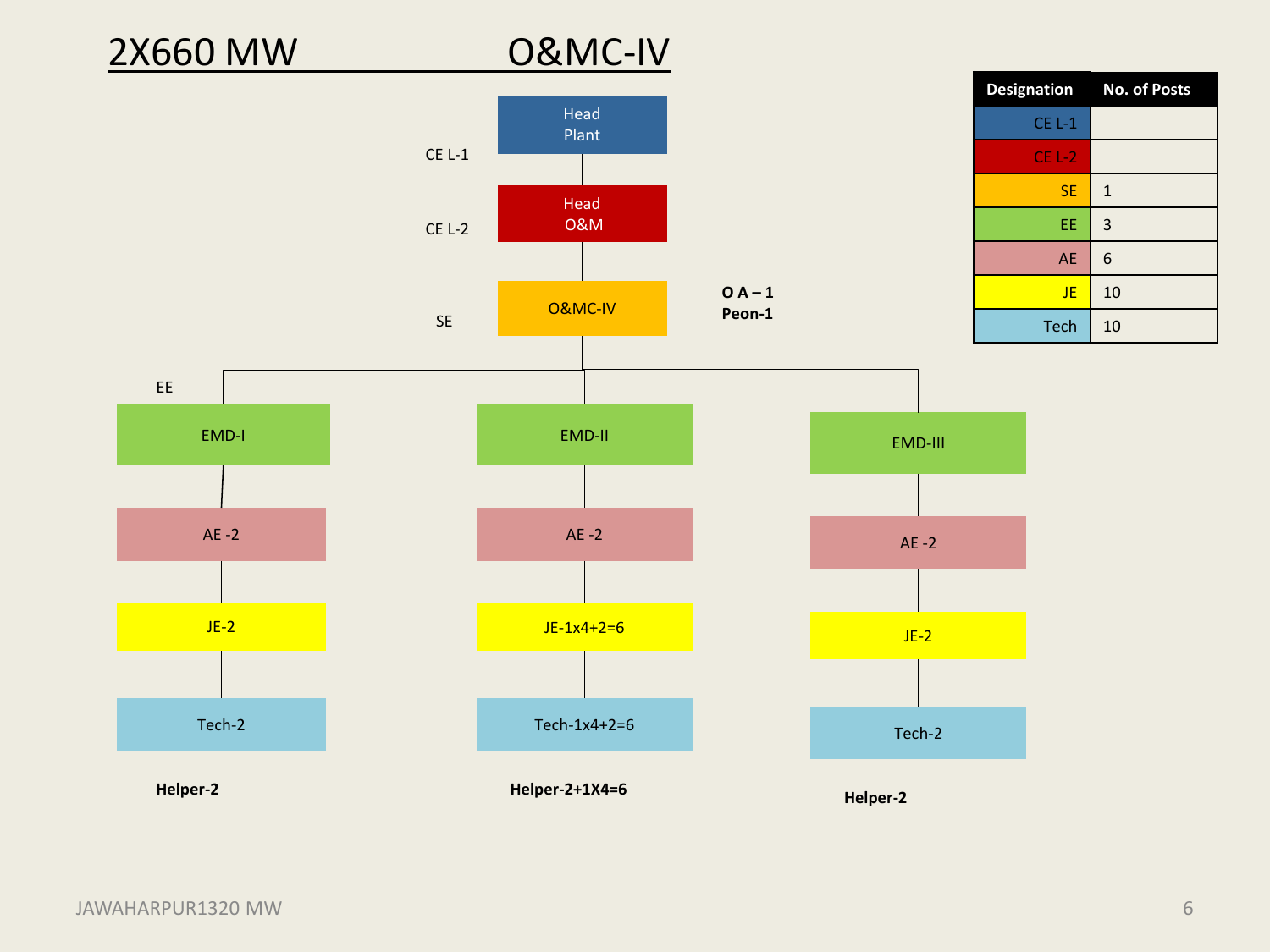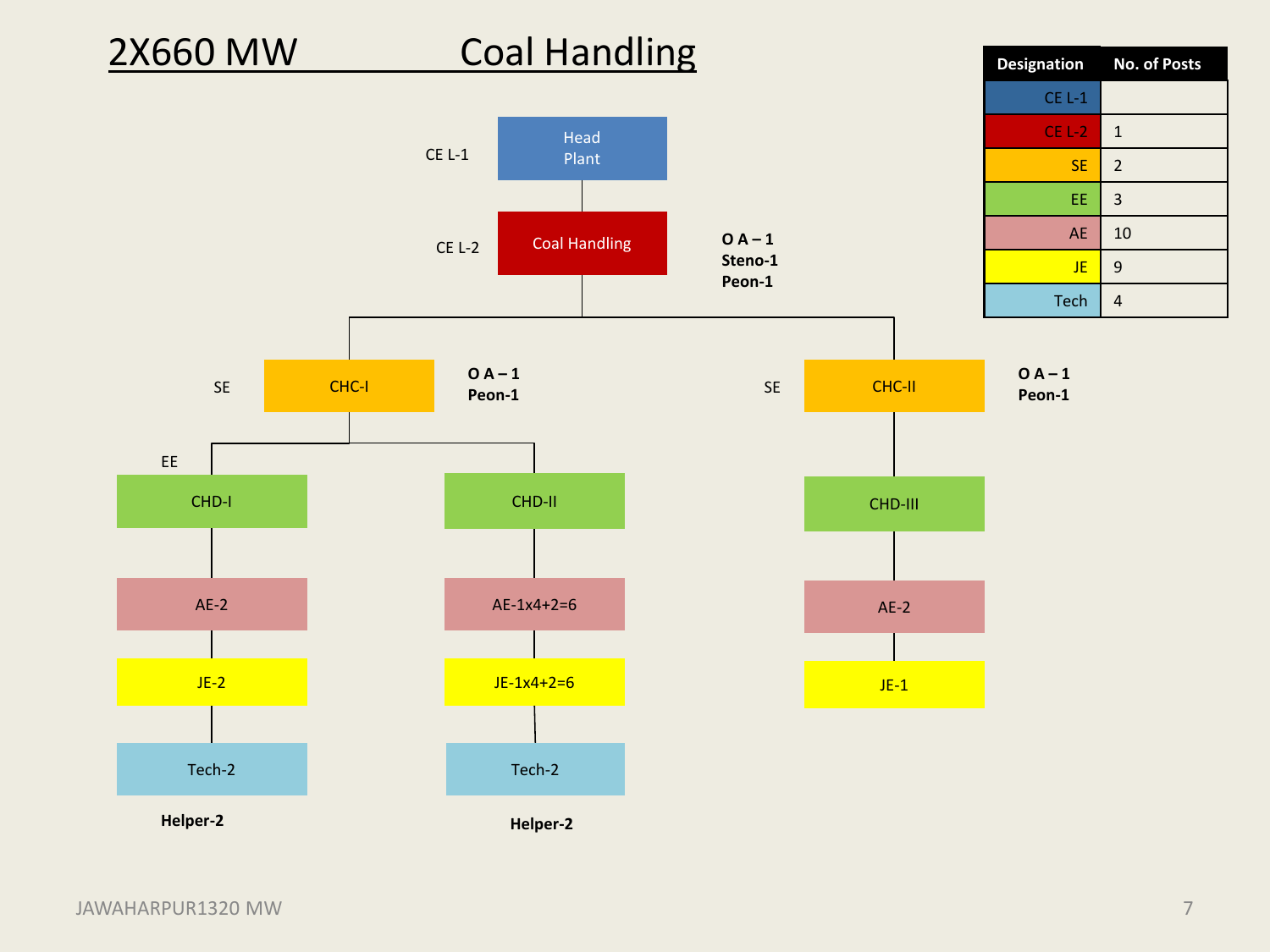#### Admin - SE (Head Quarter)



JAWAHARPUR1320 MW 8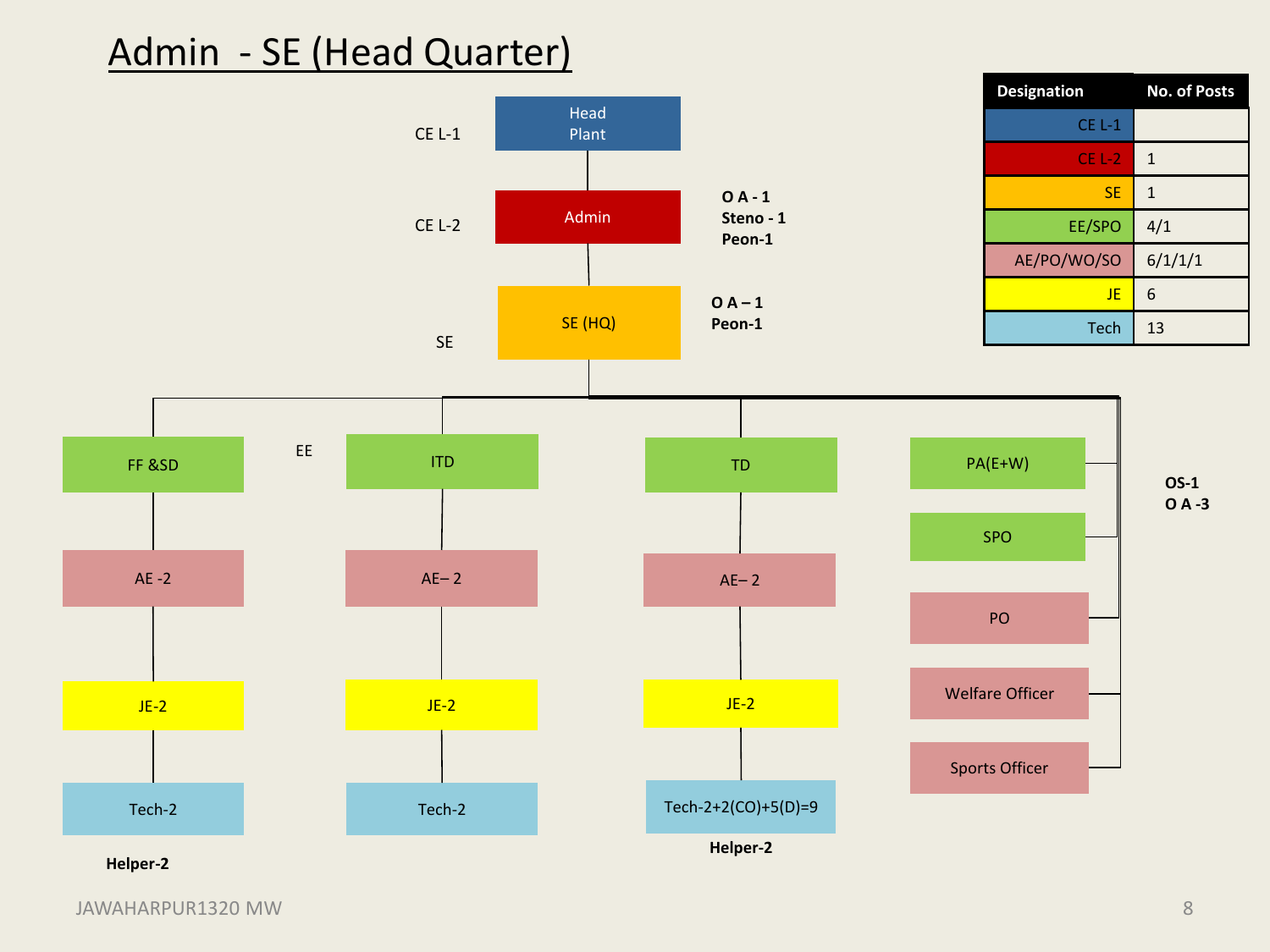#### Admin -Tech. Services & HR Development circle



| <b>Designation</b> No. of Posts |                |
|---------------------------------|----------------|
| $CEL-1$                         |                |
| $CE$ $L-2$                      |                |
| <b>SE</b>                       | $\mathbf{1}$   |
| EE                              | $\overline{2}$ |
| AE                              | 4              |
| JE                              | $\overline{2}$ |
| <b>Tech</b>                     |                |

**Librariann-1**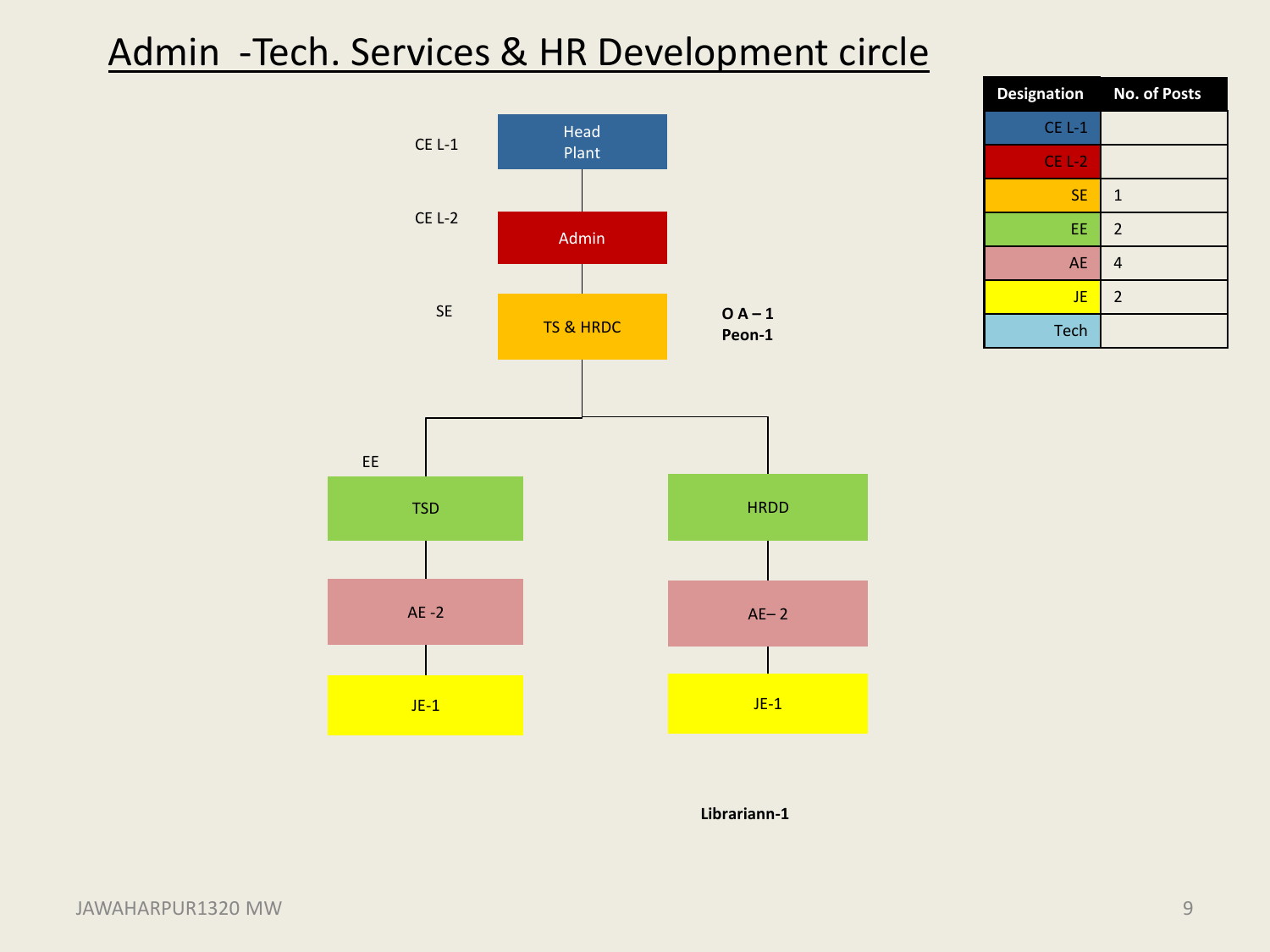### Admin -Material Management Circle



| <b>Designation</b> No. of Posts |                |
|---------------------------------|----------------|
| $CEL-1$                         |                |
| $CE L-2$                        |                |
| <b>SE</b>                       | $\mathbf{1}$   |
| EE                              | $\overline{3}$ |
| <b>AE</b>                       | 6              |
| JE                              | 4              |
| <b>Tech</b>                     |                |

**Helper-4**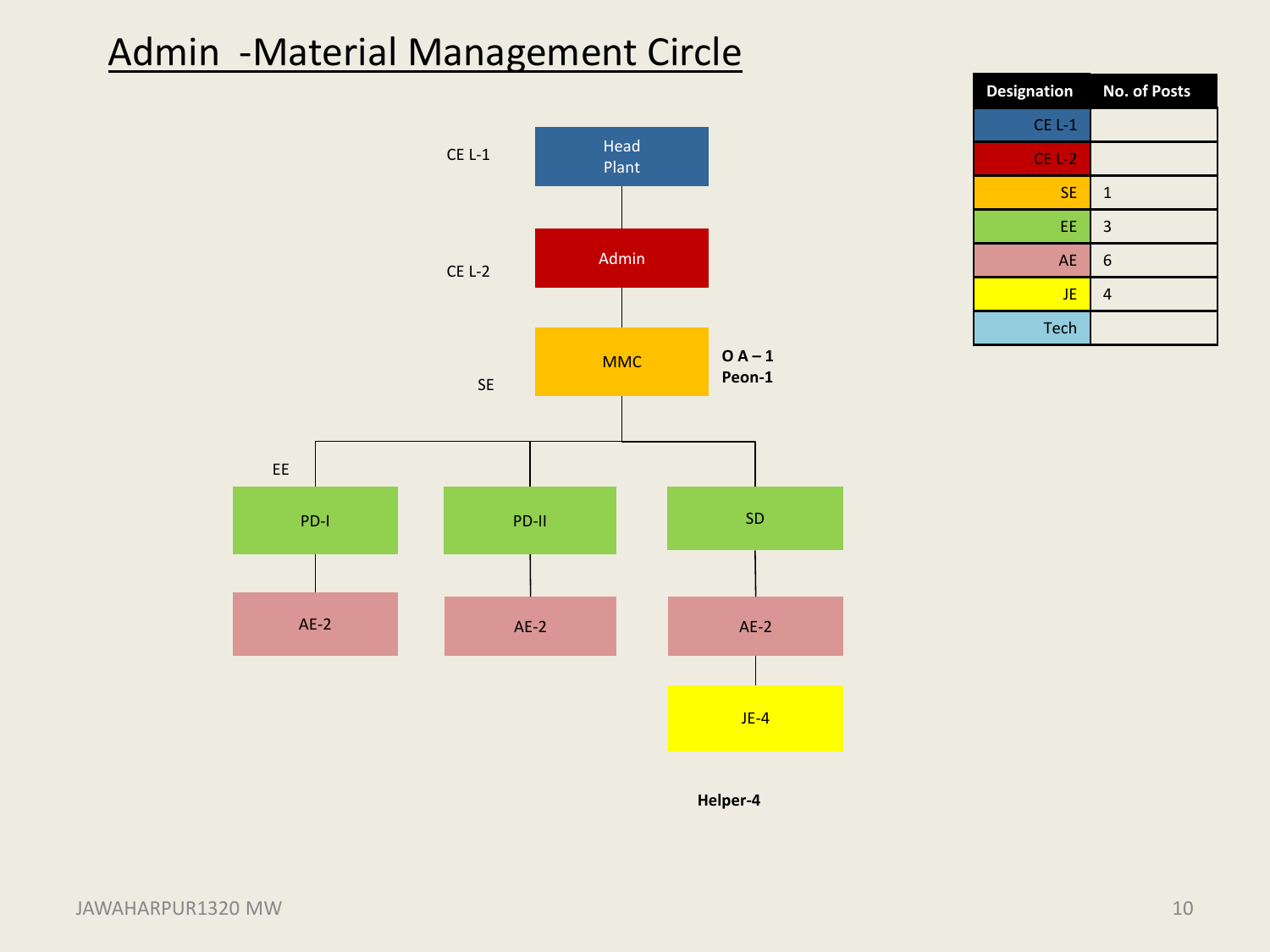### Civil Maintenance Circle

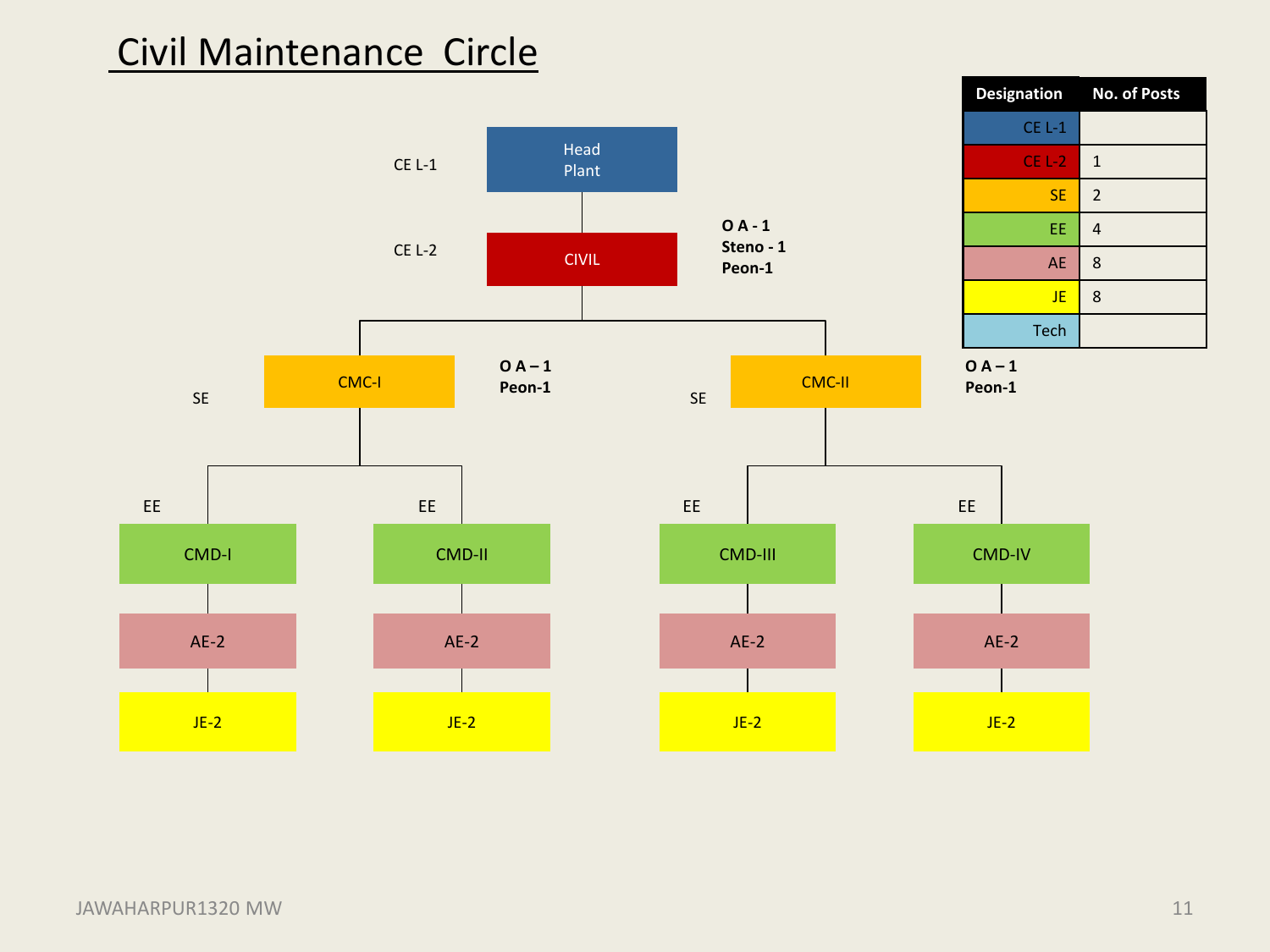#### CFA & BO Jawaharpur



| <b>Designation</b>         | <b>No. of Posts</b> |
|----------------------------|---------------------|
| $CEL-1$                    |                     |
| $CEL-2$                    |                     |
| <b>DGM</b>                 | $\mathbf{1}$        |
| DyCAO/SAO                  | 1/1                 |
| AO/AAO                     | 2/2                 |
| <b>Acctt./Asstt. Acctt</b> | 3/4                 |
| Tech                       |                     |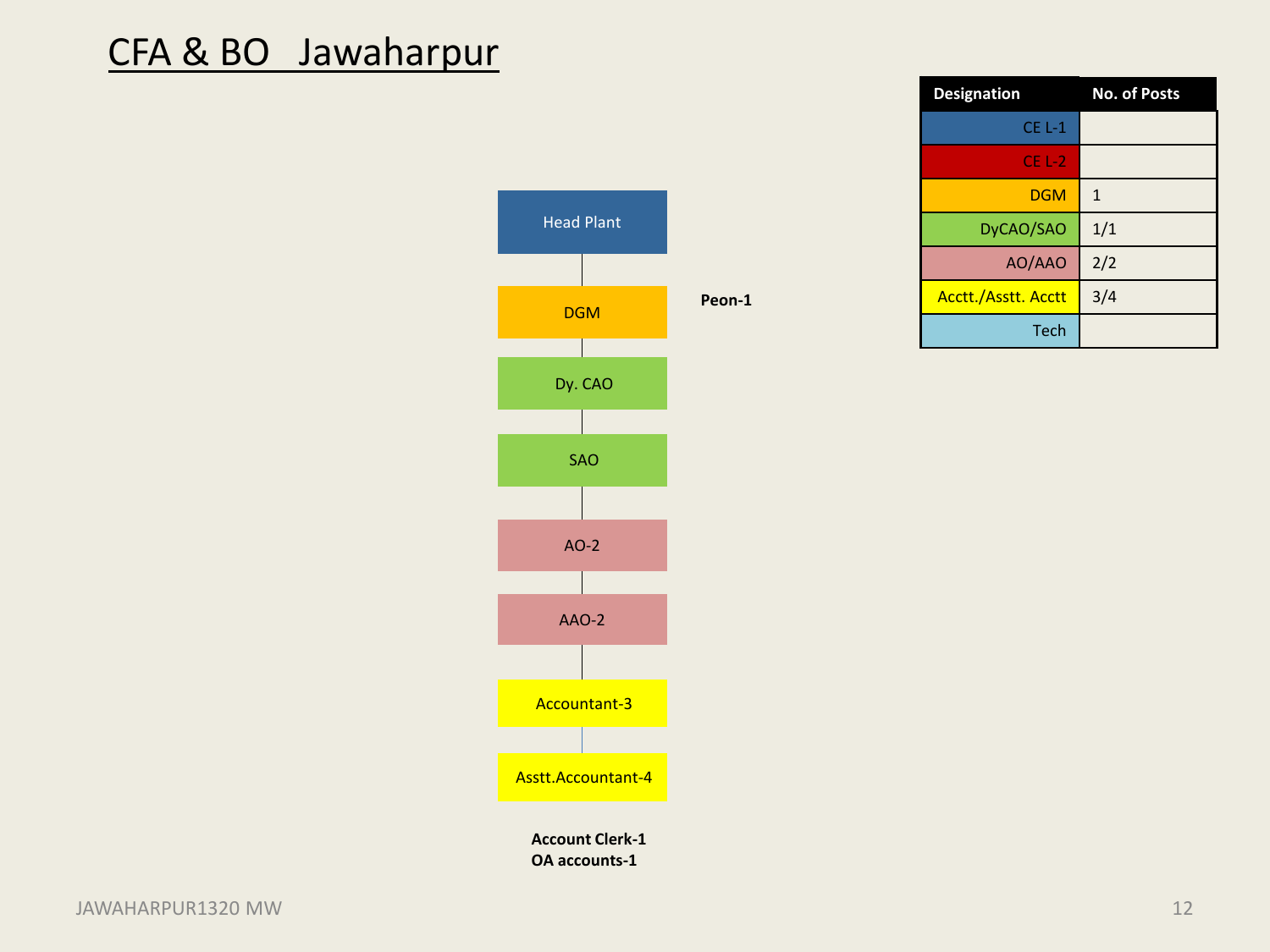#### **Jawaharpur**

|                   | <b>Designation</b>     | <b>0&amp;M</b> | <b>COMMON</b>  | <b>Total No. of Posts</b> |
|-------------------|------------------------|----------------|----------------|---------------------------|
|                   | <b>CE L-1(E&amp;M)</b> |                | $\mathbf{1}$   | $\mathbf{1}$              |
|                   | <b>CEL-2(E&amp;M)</b>  | $\mathbf 1$    | $\overline{2}$ | $\overline{\mathbf{3}}$   |
|                   | CE L-2(Civil           |                | $\mathbf{1}$   | $\mathbf 1$               |
|                   | GM(A/c)                |                |                |                           |
|                   | <b>SE(E&amp;M)</b>     | $\overline{a}$ | 5              | $\boldsymbol{9}$          |
|                   | SE(Civil)              |                | $\overline{2}$ | $\overline{2}$            |
|                   | DGM(A/c)               |                | $\mathbf 1$    | $\mathbf 1$               |
|                   | EE(E&M)                | 16             | 12             | 28                        |
|                   | EE(Civil)              |                | $\sqrt{4}$     | 4                         |
|                   | DCAO-SAO(Acc.)         |                | $\overline{2}$ | $\overline{\mathbf{c}}$   |
|                   | ExecutiveChemist       | $\mathbf 1$    |                | $\mathbf 1$               |
|                   | SPO                    |                | $\mathbf{1}$   | $\mathbf 1$               |
|                   | <b>AE(E&amp;M)</b>     | 64             | 26             | 90                        |
|                   | AE(Civil)              |                | $\,8\,$        | $\pmb{8}$                 |
|                   | AO/AAO(Acc.)           |                | $\overline{4}$ | $\overline{\mathbf{4}}$   |
|                   | <b>Chief Chemist</b>   | $\overline{2}$ |                | $\overline{2}$            |
|                   | PO/SO/WO               |                | $\overline{3}$ | $\overline{\mathbf{3}}$   |
|                   | JE(E&M)                | 60             | 21             | 81                        |
|                   | JE(Civil)              |                | $\,8\,$        | $\pmb{8}$                 |
|                   | Acctt./Asstt. Acctt.   |                | $\overline{7}$ | $\overline{\mathbf{z}}$   |
|                   | Chem Gr-I/II           |                | $\,8\,$        | 8                         |
|                   | Technicians            | 82             | 17             | 99                        |
|                   | Lab Asst.              | $\sqrt{6}$     |                | $\boldsymbol{6}$          |
|                   | OS                     |                | $\mathbf{1}$   | $\mathbf{1}$              |
|                   | <b>OA</b>              | $\mathsf S$    | 14             | 19                        |
|                   | Steno                  | $\mathbf 1$    | $\overline{4}$ | 5                         |
|                   | OA Acc./Acc. Clerk     |                | $\overline{2}$ | $\overline{2}$            |
|                   | Lib/A. Lib/Comp/Dman   |                | $\mathbf{1}$   | $\mathbf 1$               |
|                   | Sampler                | 5              |                | 5                         |
|                   | Helper                 | 44             | 12             | 56                        |
|                   | Peon                   | 5              | 12             | 17                        |
|                   | <b>Total</b>           |                |                |                           |
| JAWAHARPUR1320 MW |                        | 296            | 179            | 475                       |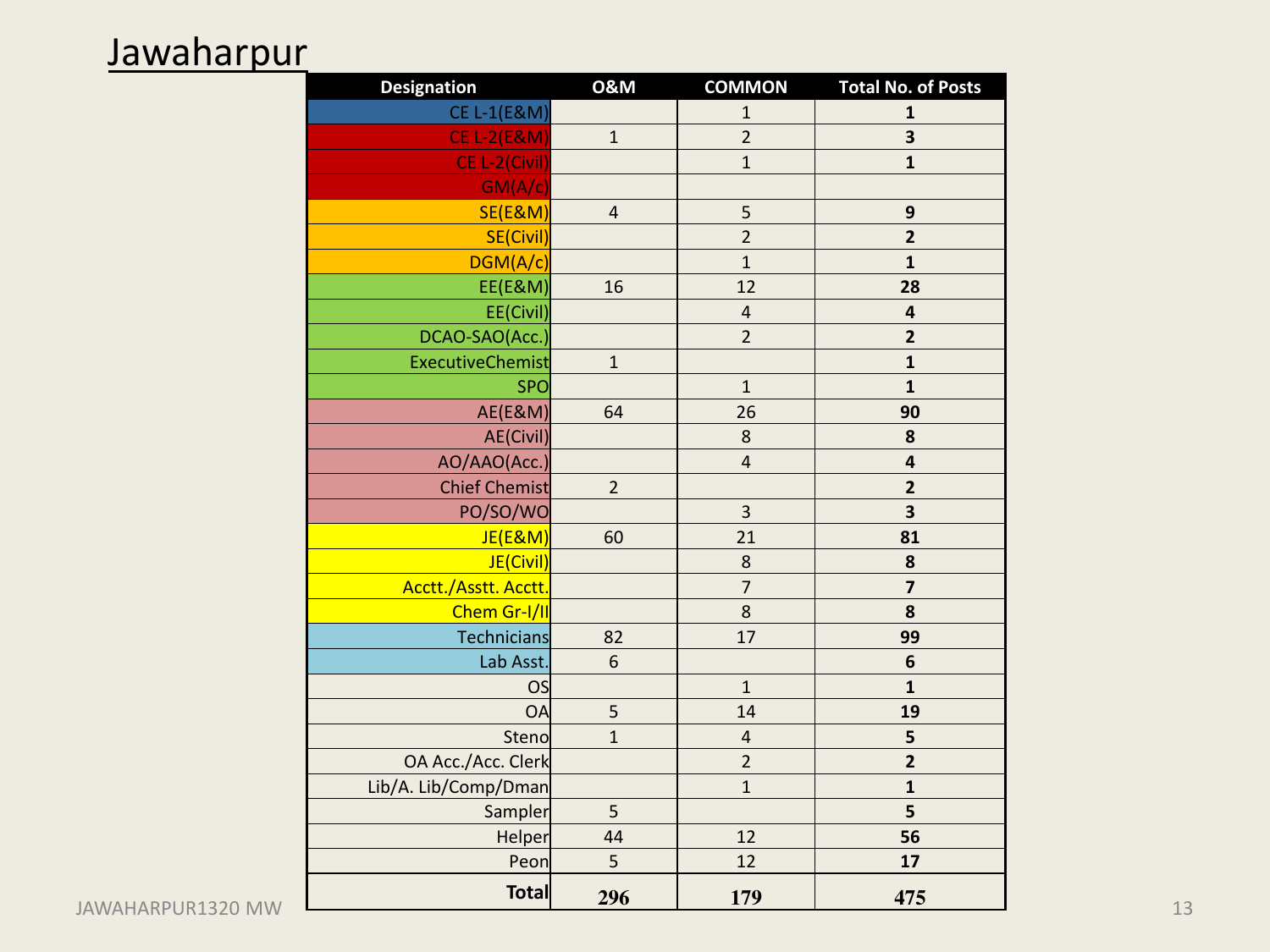# Abbreviations

| <b>Acronyms</b> | <b>Full Form</b>                               | <b>Acronyms</b> | <b>Full Form</b>                                          |
|-----------------|------------------------------------------------|-----------------|-----------------------------------------------------------|
| <b>AHD</b>      | <b>Ash Handling Division</b>                   | SE(HQ)          | <b>Superintending Engineer (Head Quarter)</b>             |
| <b>BMD</b>      | <b>Boiler Maintenance Division</b>             | <b>SD</b>       | <b>Store Division</b>                                     |
| <b>CAD</b>      | <b>Common Auxiliary Division</b>               | <b>TD</b>       | <b>Transport Division</b>                                 |
| CD              | <b>Chemistry Division</b>                      | <b>TMD</b>      | <b>Turbine Maintenance Division</b>                       |
| CFA&BO          | Central Finance Accounts & Budget Organization | <b>TPS</b>      | <b>Thermal Power Station</b>                              |
| <b>CHC</b>      | <b>Coal Handling Circle</b>                    | <b>TSD</b>      | <b>Technical Services Division</b>                        |
| <b>CHD</b>      | <b>Coal Handling Division</b>                  | TS&HRDC         | Technical Services & Human Resource Development<br>Circle |
| C&IMD           | Control & Instrumentation Maintenance Division |                 |                                                           |
| <b>CMC</b>      | <b>Civil Maintenance Circle</b>                |                 |                                                           |
| <b>CMD</b>      | Civil Maintenance Division                     |                 |                                                           |
| <b>EMD</b>      | <b>Electrical Maintenance Division</b>         |                 |                                                           |
| FF&SD           | Fire fighting & Safety Division                |                 |                                                           |
| <b>HRDD</b>     | Human Resources Development Division           |                 |                                                           |
| <b>ITD</b>      | Information Technology Division                |                 |                                                           |
| <b>MMC</b>      | Material Management Circle                     |                 |                                                           |
| <b>MPD</b>      | <b>Maintenance Planning Division</b>           |                 |                                                           |
| <b>OGD</b>      | <b>Operation General Division</b>              |                 |                                                           |
| O&MC            | Operation & Maintenance Circle                 |                 |                                                           |
| PD              | <b>Purchase Division</b>                       |                 |                                                           |
| PA(E)           | Personal Assistant (Establishment)             |                 |                                                           |
| PA(W)           | Personal Assistant (Works)                     |                 |                                                           |